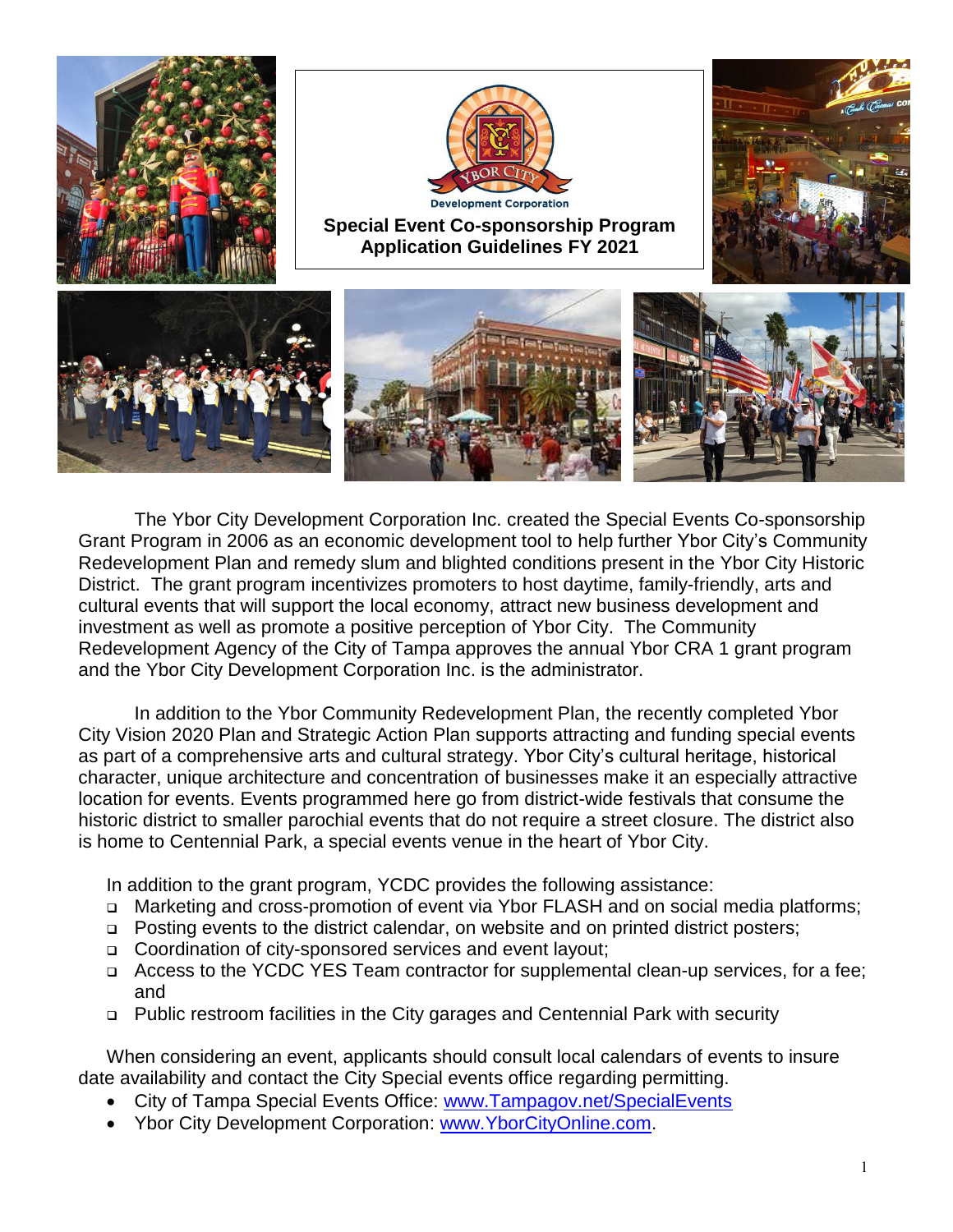YCDC Special Events Co-sponsorship Grant Program Criteria:

## **I. Award Information:**

This is a reimbursement grant program and awardees must provide proof of paid receipts to support their approved budget and from the event that occurred in the designated fiscal year. The FY21 program budget is \$175,000 and applicants can apply for **up to \$10,000 per special event.** The committee will determine funding level for a district wide holiday event up to \$35,000.

# **II. Eligibility:**

A. Event must take place in the Ybor City Community Redevelopment Area 1 in a publicly visible location.



- B. Event must take place between October 1, 2020, and September 30, 2021.
- C. Applicant must be legally incorporated as a not-for-profit corporation, with a designated tax exempt status under section 501(c)(3) or 501(c)(6) of the United States Internal Revenue Code and registered with the State of Florida Division of Corporations [\(www.sunbiz.org\)](http://www.sunbiz.org/).
- D. Event organizers can apply for the same event for a total of three years that started with the FY19 grant program year.
- E. Events must be inclusive (no limits on who can attend or purchase tickets) and ADA accessible.
- F. Events receiving City of Tampa co-sponsorship services are eligible to apply for this cosponsorship grant program.
- G. Events can be a one-day event, a multi-day event occurring on consecutive days, or a related series of events over an extended period.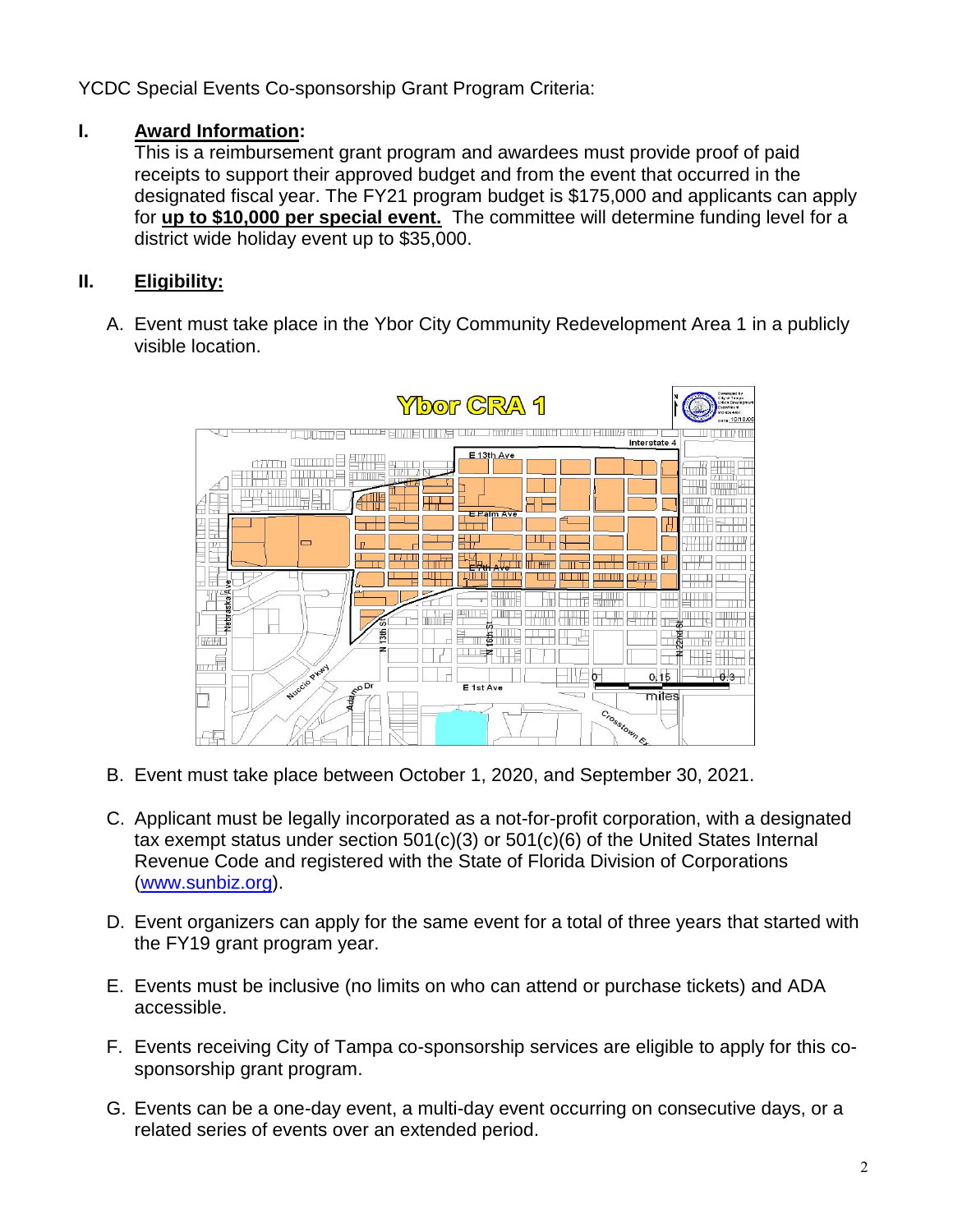- H. Eligible events must satisfy at least one of the following criteria:
	- 1. Reinforce Ybor City's cultural roots and/or historical attributes.
	- 2. Be family-oriented and attract daytime and/or early evening crowds.
	- 3. Maintain and improve Ybor City's traditional events.
	- 4. Celebrate the arts.
	- 5. Promote Ybor City's holiday season.
- I. Examples of eligible events:
	- a. Art festivals
	- b. Local food festivals
	- c. Film festivals
	- d. Music festivals
	- e. Local community historic and cultural events
	- f. Local business summer sidewalk sale
- J. Event organizers must be able to obtain all applicable permits, conform to the rules imposed by the City and market their event in a positive, responsible manner.
- K. All grant awardees must complete the following:
	- a. Grant award letter acceptance.
	- b. Grant reimbursement form per approved budget and supported with paid receipts.
	- c. Post-event evaluation form to receive grant funds and apply for future grant applications.
	- d. Proof of YCDC logo placement in all marketing and promotional materials
	- e. Five high-resolution (JPG) event photos.

#### **III. Restrictions:**

- A. Ineligible events include the following:
	- 1. Trade shows, conventions, conferences, workshops, classes etc.
	- 2. Annual lunches, galas, conferences, holiday parties, etc.
	- 3. Class or family reunions
	- 4. Beauty pageants
	- 5. Events organized around political or religious purposes
	- 6. Festivals or events based solely on alcohol, drugs, sexually oriented content, etc.
- B. Grant funds cannot be used for the following:
	- a. Application preparation
	- b. Food & beverage, including alcohol
	- c. Staff costs (i.e. salaries, stipends, etc.)
	- d. Equipment or fixed assets including building, renovation or remodeling of facilities
	- e. Lodging / accommodations
	- f. Travel or transportation-related expenses (gas, parking receipts, rental cars)
	- g. Repayment of prior debt or deficit reduction, debts, contingencies, fine and penalties, interest and other financial costs.
	- h. Charitable contributions or donations.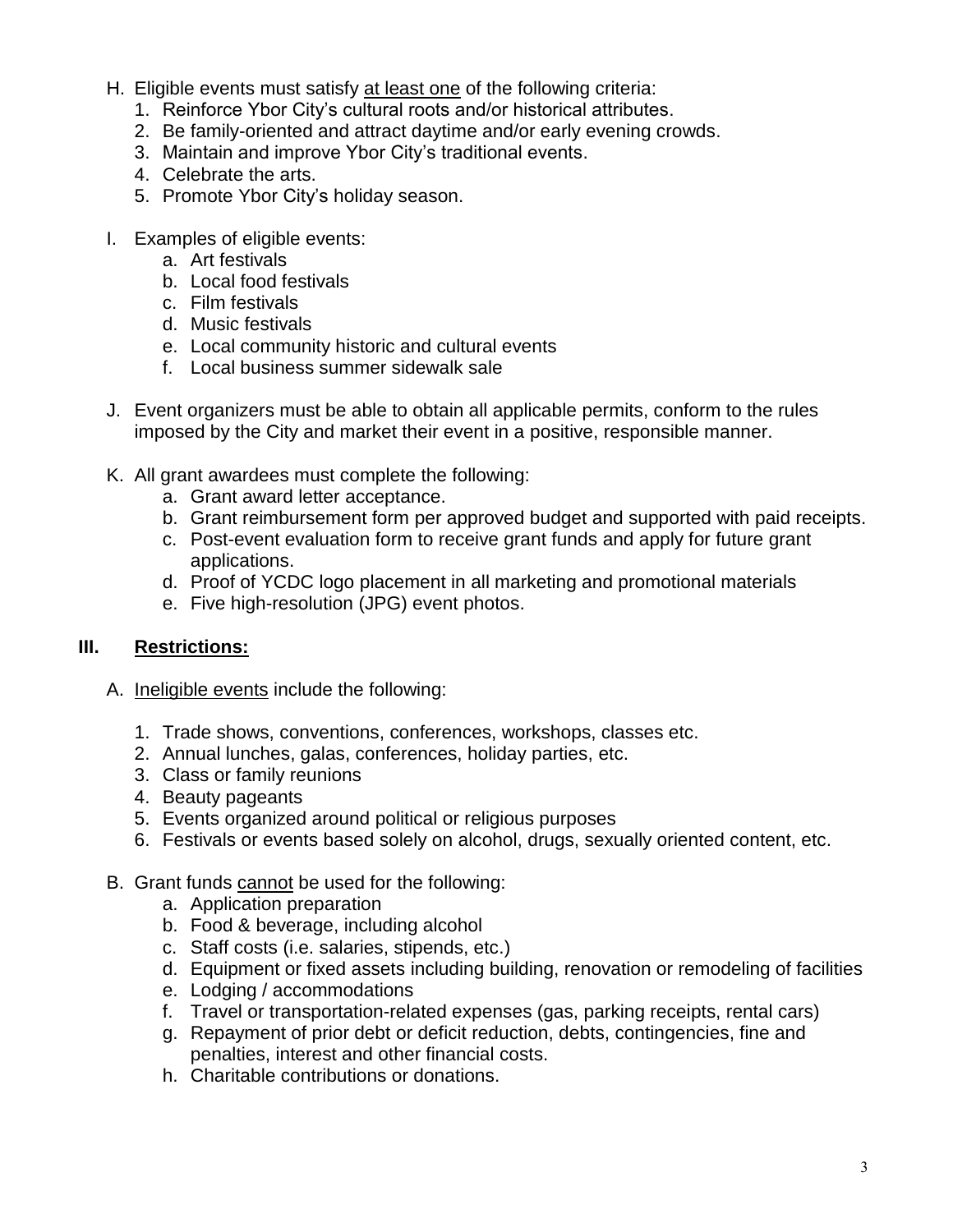# **IV. Evaluation**

## A. Application Deadline and Staff Review

Applications must meet the grant cycle deadline for funding considerations. Applications will be date stamped and can either be submitted by email or dropped off in person to the office. All applications must include an electronic PDF copy of the application. Staff will review all applications submitted for completeness and consistency with the program objectives.

#### B. Grant Committee

The appointed YCDC Grant Review Committee will review all applications and decide funding recommendations at their publicly noticed meeting. All applicants are encouraged to attend the meeting and be available to answer any questions that arise. The Committee recommendation is forwarded to the YCDC Inc. Board for final approval. The YCDC Inc. Board has full discretion and authority when deciding final funding recommendations regardless of the Committee's recommendations.

#### C. Scoring Criteria:

The Committee has employed a points-based system totaling 100 points to rank and score event applications. Five categories make up the application and, in the past, each section was 20 points. The five categories are as follows:

- 1. Project Description & Type of Event
- 2. Goals of the Project/Event and its History/Track Record in the Community
- 3. Target Audience, Estimated Attendance, Economic Impact Short- and Longterm
- 4. Outreach/Community Partnerships & Contributions Committed/Received
- 5. Proposed Grant Budget & Use of Grant Funds

#### D. Grant Funding Recommendations:

The Committee has employed several methods to make grant funding recommendations since the program's inception. Their method can change year-toyear at their discretion and depending on the fiscal year's program budget. Here is a methodology utilized in recent years:

- 1. Eliminate the high and low individual member scores prior to establishing the average score for each application.
- 2. Establish a funding threshold based on scores and eliminate low scoring applications.
- 3. Each committee member assigns funds to each application and then averages that amount to determine grant award.

#### E. Grant Disbursement

- 1. This is a reimbursement grant program. Disbursement will take place once 30 days has passed since the event date and all required information is received.
- 2. Grant award disbursements must be completed within the approved fiscal year and one-year from date of grant approval.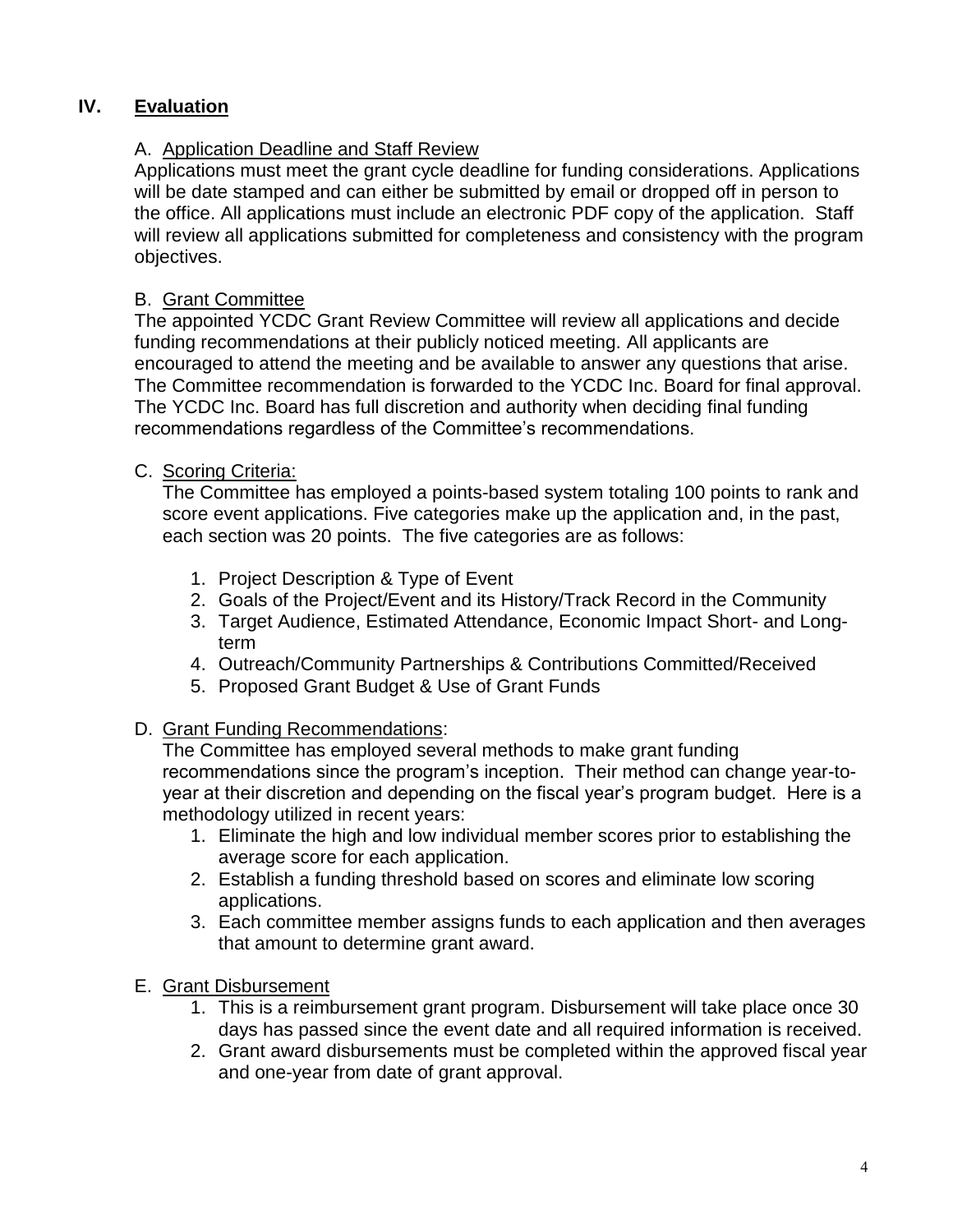#### **APPLICATION INSTRUCTIONS:**

- 1. Applications must be legible and completed on the official application, not on a separate form. An online fillable PDF file copy of application is available. Visit YCDC webpage at [www.tampagov.net/ycdc](http://www.tampagov.net/ycdc) and click on YCDC Special Events Co-sponsorship Program to download the application.
- 2. Completed application packets shall include a PDF e-version:
	- a. Application form (to include project budget and event plan)
	- b. Post event evaluation form (if received prior YCDC special event grant funding)
	- c. Non-profit organization articles of incorporation, mission statement and list of directors
	- d. Most recently filed IRS Form 990, if applicable
	- e. Organization financials for the past two years
	- f. Two letters of support
	- g. Additional materials: (i.e. marketing/promotional materials, event collateral)
- 3. Applicants are encouraged to submit their applications as early as possible, as the review process is first-come, first–serve basis.
- 4. **DEADLINE: Monday, July 27, 2020 by 5:00 p.m.**

#### **DELIVER APPLICATION:**

#### **IN PERSON:**

**Ybor City Development Corporation City of Tampa 2015 E. 7th Avenue Tampa, FL 33605**

**OR** 

**EMAIL:**

**Brenda Thrower at [Brenda.Thrower@tampagov.net](mailto:Brenda.Thrower@tampagov.net)**

**All applications must be received by the deadline and will be date-stamped.**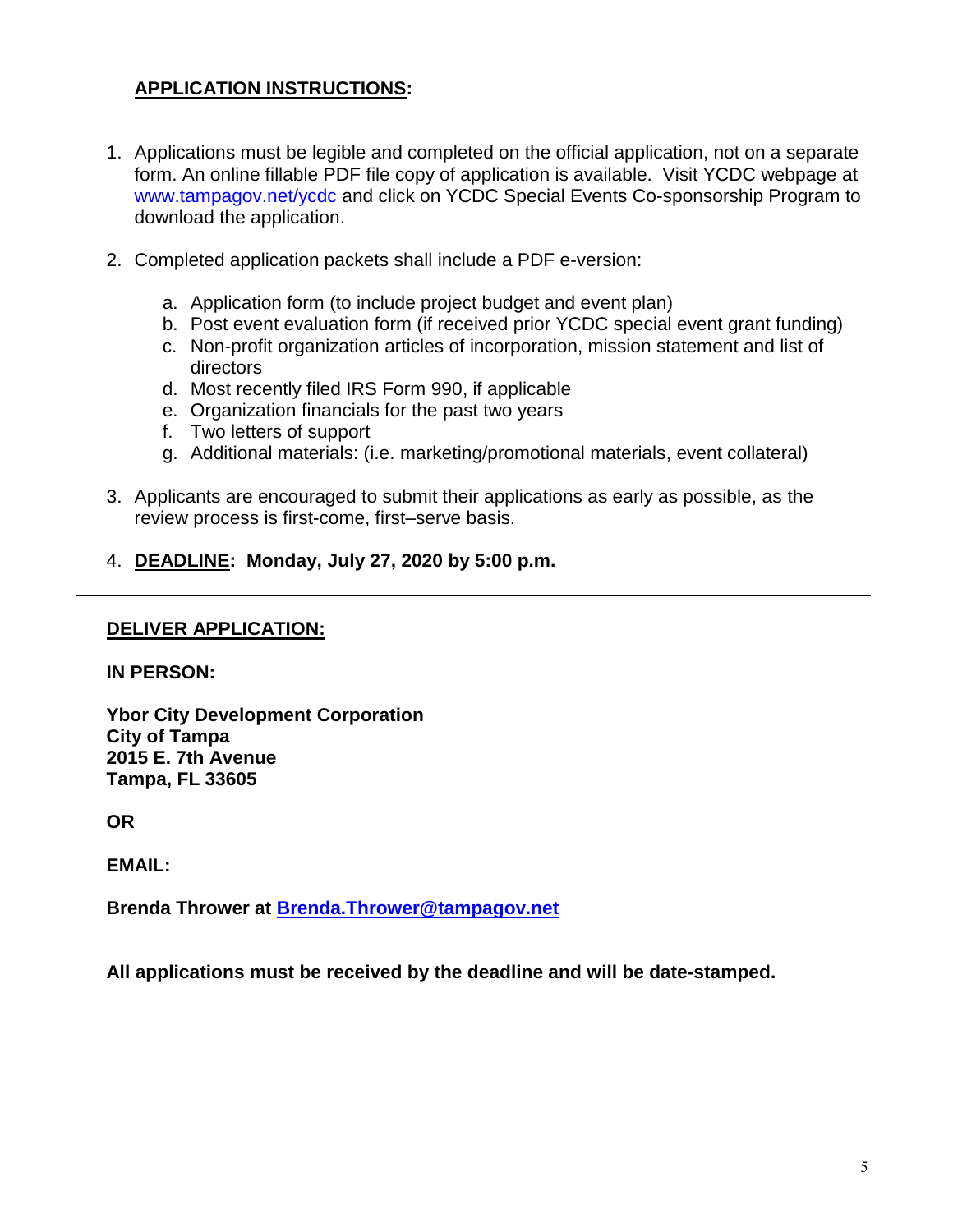

# **Special Event Co-sponsorship Application**

**INSTRUCTIONS** This application must be legible (type preferred). Please read each question carefully and respond in the space provided. For questions, please contact the Ybor City Development Corporation office at (813) 274-7917 or via email at [brenda.thrower@tampagov.net.](mailto:Vince.Pardo@tampagov.net) **Event Name**: \_\_\_\_\_\_\_\_\_\_\_\_\_\_\_\_\_\_\_\_\_\_\_\_\_\_\_\_\_\_\_\_\_\_\_\_\_\_\_\_\_\_\_\_\_\_\_\_\_\_\_\_\_\_\_\_\_\_\_\_\_\_\_\_ **Event Date & Time:**  $\blacksquare$ **Request (Max \$10K) \_\_**\_\_\_\_\_\_\_\_\_\_\_\_\_\_\_\_ **Non–Profit Organization Name**: \_\_\_\_\_\_\_\_\_\_\_\_\_\_\_\_\_\_\_\_ **Federal ID**:\_\_\_\_\_\_\_\_\_\_\_\_\_\_\_\_\_\_\_ **Head of Organization and Title**: **Mailing Address**: \_\_\_\_\_\_\_\_\_\_\_\_\_\_\_\_\_\_\_\_\_\_\_\_ Phone Number: \_\_\_\_\_\_\_\_\_\_\_\_\_\_\_\_\_\_\_\_\_\_\_\_\_\_\_\_\_Website: \_\_\_\_\_\_\_\_\_\_\_\_\_\_\_\_\_\_\_\_\_\_\_\_\_\_\_\_ **Contact/Promoter Name**: \_\_\_\_\_\_\_\_\_\_\_\_\_\_\_\_\_\_\_ **Email**: \_\_\_\_\_\_\_\_\_\_\_\_\_\_\_\_\_\_\_\_\_\_\_\_\_\_\_ **Name(s) of all Persons Managing the Event**: **EVENT INFORMATION: a) Type of event:** Run/ Walk Street Festival District Parade Art Event Centennial Park Holiday Event/Parade Other: \_\_\_\_\_\_\_\_\_\_\_\_\_\_\_\_\_\_\_\_\_\_\_\_\_\_\_\_\_

**b) General event location and street closures, if any:**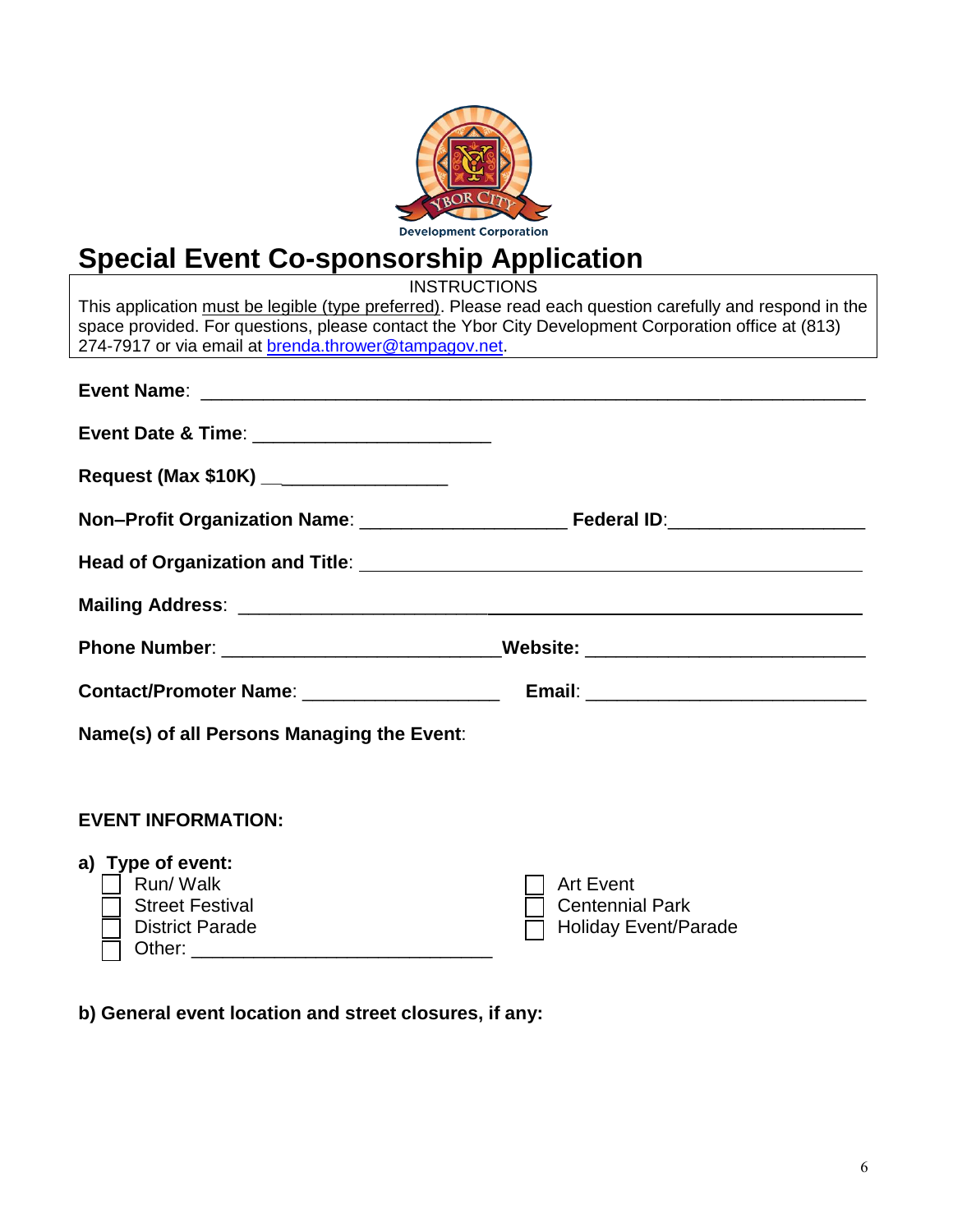| A. Describe the event (new event or existing, free or ticketed). | <b>20 Points</b> |
|------------------------------------------------------------------|------------------|
|------------------------------------------------------------------|------------------|

**B. Describe the goals of the event and how it meets the criteria in Section II.H. Also, describe the event's history and track record in community, if any.** *20 Points*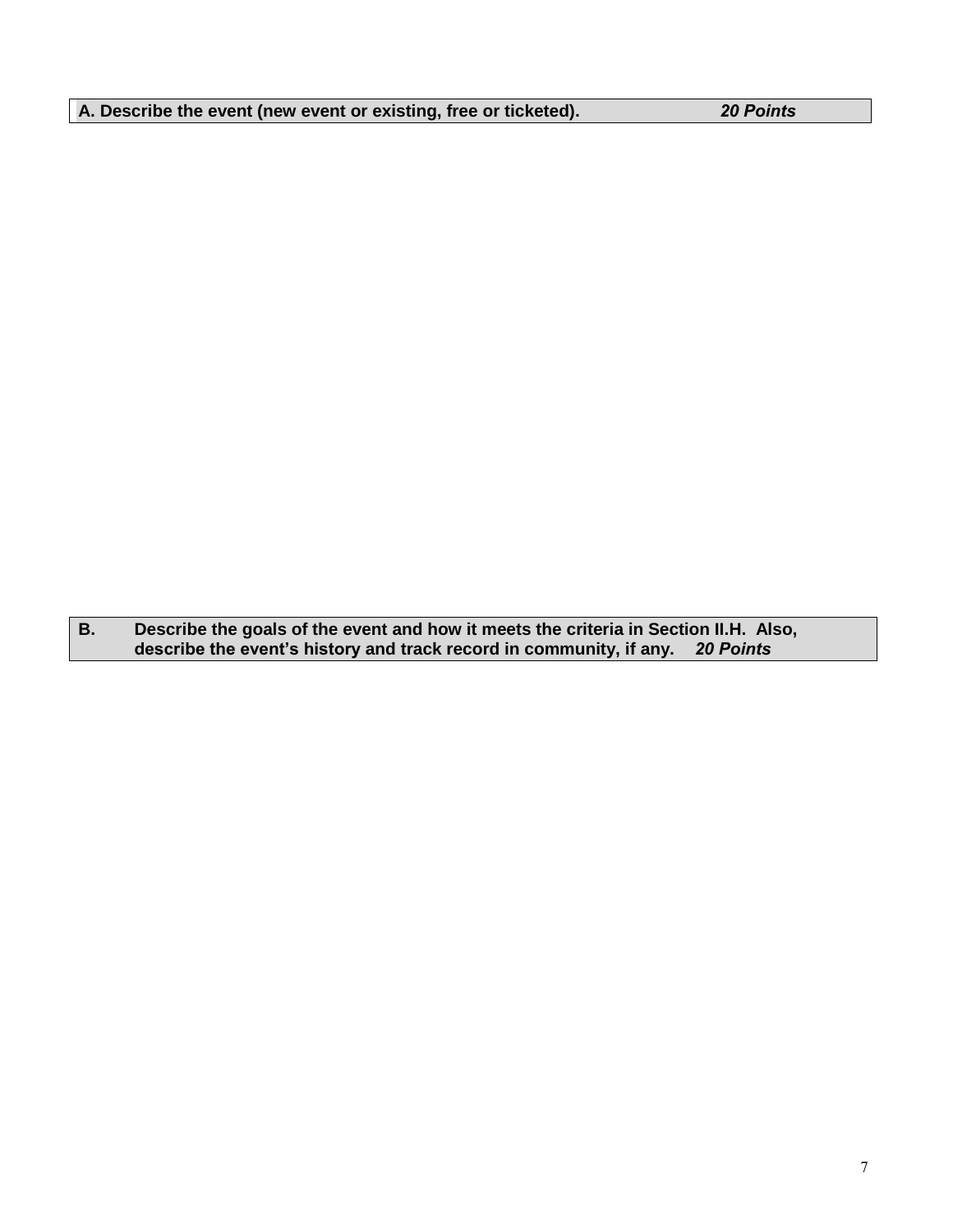#### **C. Describe your event's target audience, estimated attendance and short-term/long-term economic impact to the Ybor City Community Redevelopment Area.** *20 Points*

**D. List any community partners, their financial commitments and/or "in-kind" contributions in** support of the event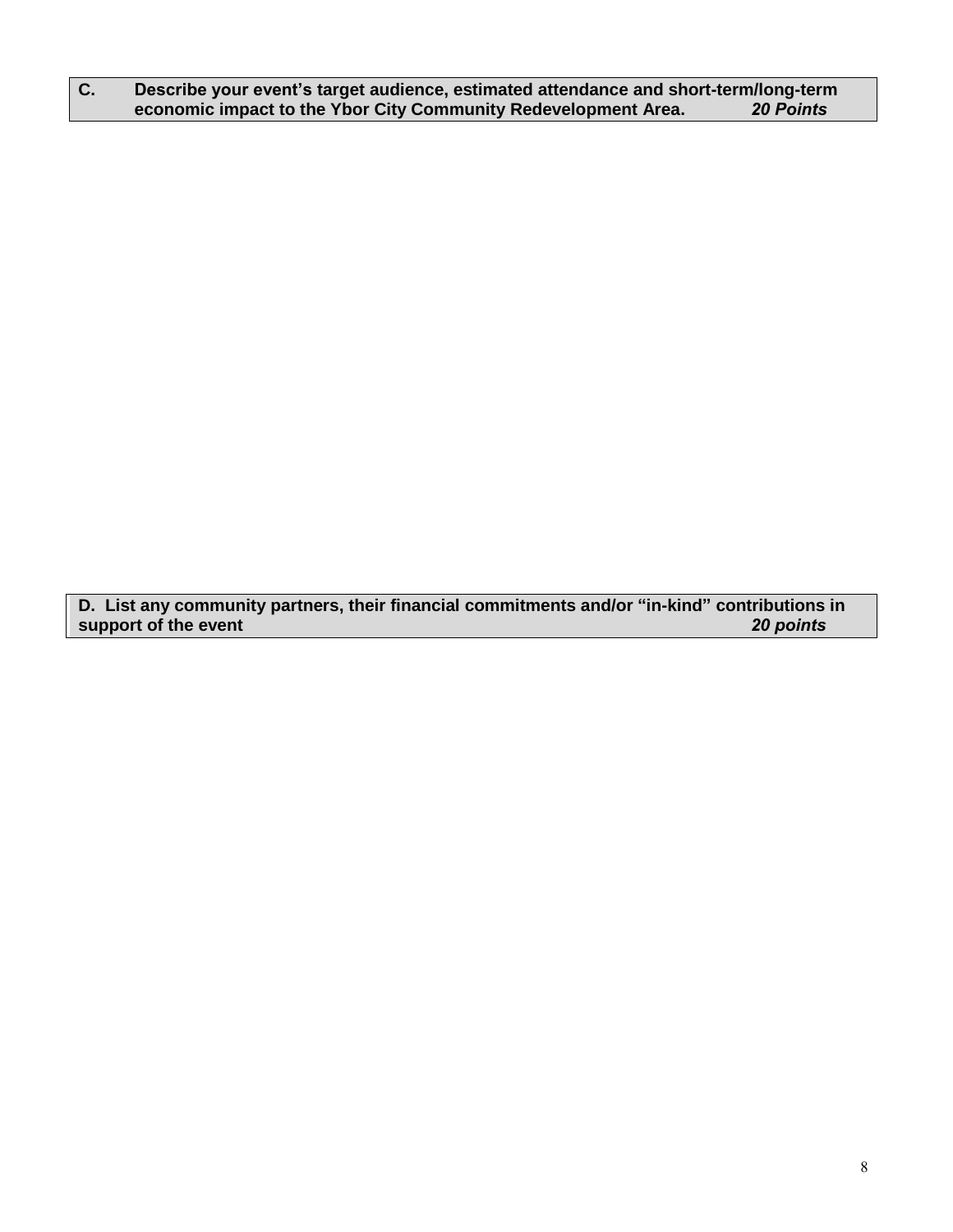# **E. Proposed grant expenditures** *20 Points*

## *BUDGET EXAMPLE:*

| <b>BUDGET ITEMS</b>              | <b>YCDC Grant Fund</b><br>Request | <b>Other Funding</b><br><b>Sources</b> | Total      |
|----------------------------------|-----------------------------------|----------------------------------------|------------|
| Rentals (venue, tables)          | \$2,000.00                        |                                        | \$2,000.00 |
| <b>Extra Duty Police</b>         | \$500.00                          |                                        | 500.00     |
| Entertainment                    |                                   | \$2,000.00                             | \$2,000.00 |
| <b>Marketing &amp; Promotion</b> |                                   | \$500.00                               | \$500.00   |
| <b>Total Budget:</b>             | \$2,500.00                        | \$2,500.00                             | \$5,000.00 |

# **APPLICANT EVENT BUDGET**

٦

 $\Box$ 

| <b>BUDGET ITEM</b>  | <b>YCDC Grant</b><br><b>Fund Request</b> | <b>Other Funding</b><br><b>Sources</b> | <b>Total</b> |
|---------------------|------------------------------------------|----------------------------------------|--------------|
|                     |                                          |                                        | $\pmb{0}$    |
|                     |                                          |                                        | $\pmb{0}$    |
|                     |                                          |                                        | $\pmb{0}$    |
|                     |                                          |                                        | $\pmb{0}$    |
|                     |                                          |                                        | $\pmb{0}$    |
|                     |                                          |                                        | $\pmb{0}$    |
|                     |                                          |                                        | $\pmb{0}$    |
|                     |                                          |                                        | $\pmb{0}$    |
|                     |                                          |                                        | $\pmb{0}$    |
|                     |                                          |                                        | $\pmb{0}$    |
|                     |                                          |                                        | $\mathbf 0$  |
|                     |                                          |                                        | $\mathbf 0$  |
|                     |                                          |                                        | $\pmb{0}$    |
|                     |                                          |                                        | $\pmb{0}$    |
|                     |                                          |                                        | $\mathbf 0$  |
|                     |                                          |                                        | $\pmb{0}$    |
|                     |                                          |                                        | $\mathbf 0$  |
|                     |                                          |                                        | $\pmb{0}$    |
|                     |                                          |                                        | $\mathsf 0$  |
|                     |                                          |                                        | $\mathbf 0$  |
|                     |                                          |                                        | $\pmb{0}$    |
|                     |                                          |                                        | $\pmb{0}$    |
|                     |                                          |                                        | $\mathbf 0$  |
|                     |                                          |                                        | $\mathbf 0$  |
| <b>TOTAL BUDGET</b> | \$                                       | 0<br>0<br>$\boldsymbol{\theta}$        | 0<br>\$      |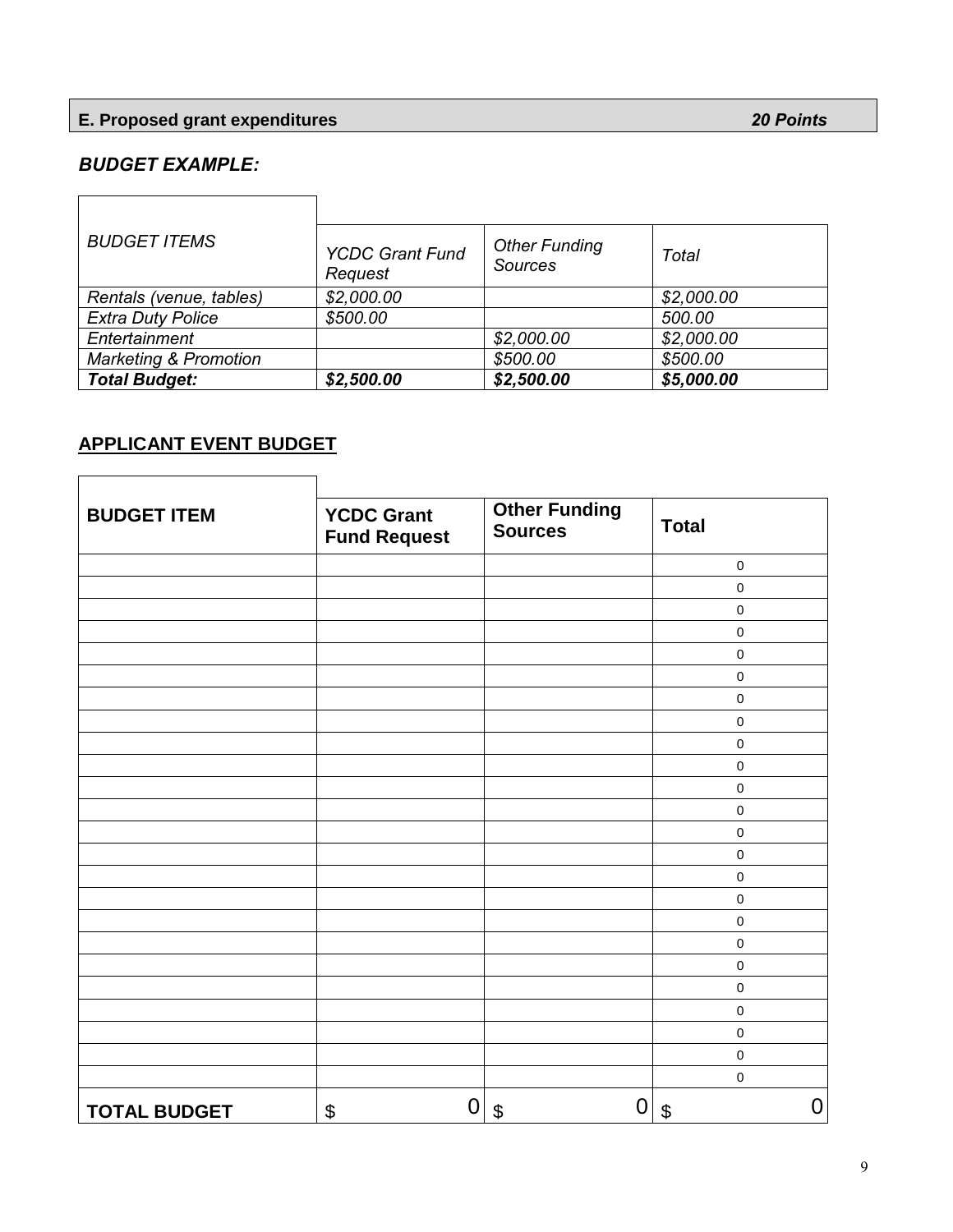**F**. **Describe specifically how YCDC grant funds will be used.** (Address each budget item)

**G. Estimated Income.** Please list all sources of anticipated income including ticket, wristband sales, sponsorships, private support, fundraising events, grants and other revenue sources.

| <b>INCOME ITEM</b>             | <b>INCOME SOURCE</b> | <b>AMOUNT</b> |
|--------------------------------|----------------------|---------------|
| <b>Ticket/Wrist band Sales</b> |                      | \$            |
| Sponsorships/Private Support   |                      | \$            |
| <b>Fundraising Events</b>      |                      | \$            |
| <b>Other Grants</b>            |                      | \$            |
| <b>Other Revenue Sources</b>   |                      | \$            |
|                                |                      | \$            |
|                                |                      | \$            |
| <b>SUB TOTAL INCOME</b>        |                      | \$<br>0.00    |
| <b>YCDC Grant Request</b>      |                      | \$            |
| <b>TOTAL</b>                   |                      | \$            |

Attach Organization's Financials:

IRS Tax Form 990 (most recently filed one), if applicable

Past two years organizational financials/budgets